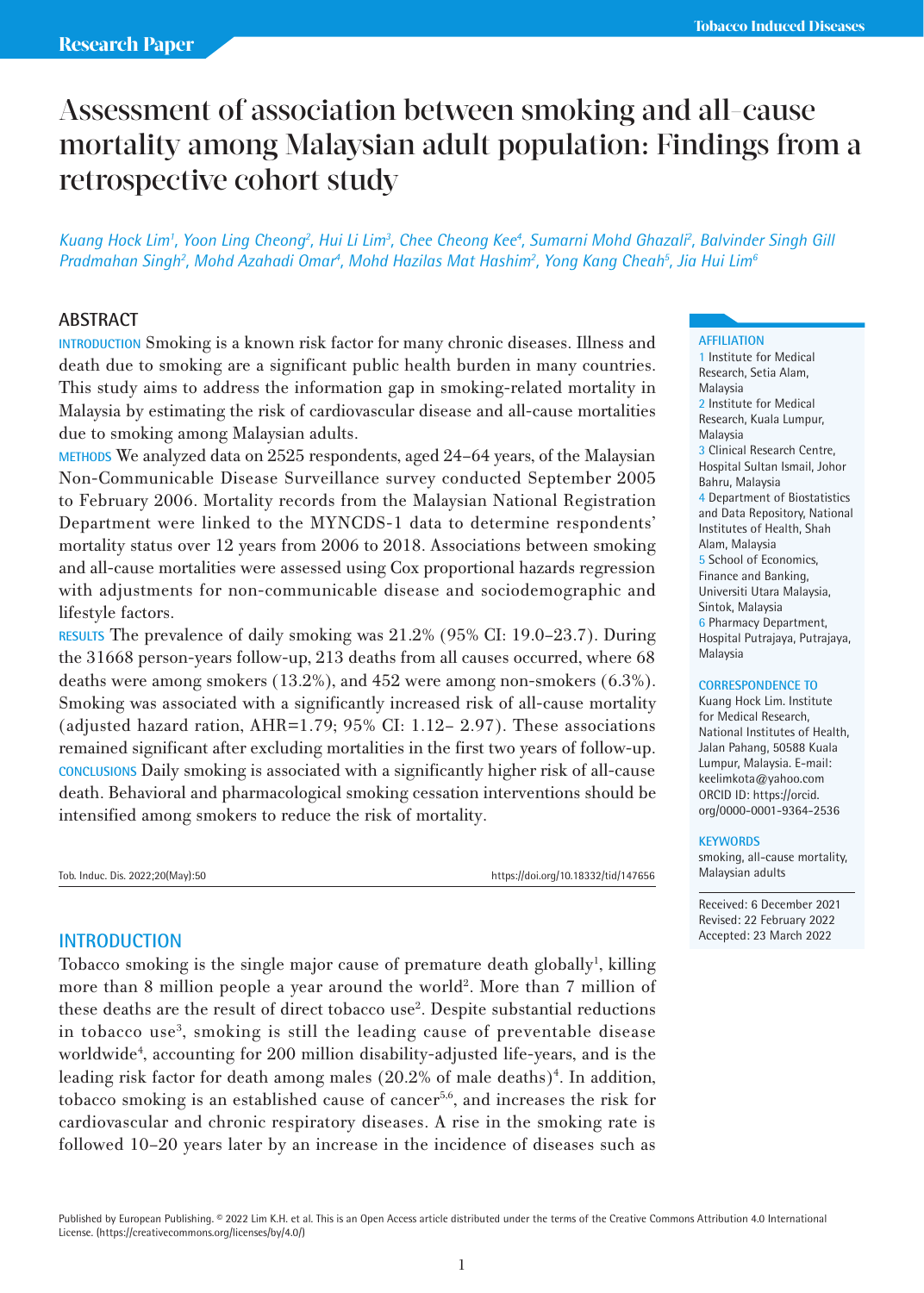ischemic heart disease, lung, oral cavity and larynx cancers; and 20–40 years later, by chronic obstructive airway disease<sup>5,6</sup>.

In Malaysia, it is estimated that 20000 deaths attributed to smoking occur each year. Smokingrelated diseases have been identified as a significant contributor to disability-adjusted life years and years of life lost among the Malaysian population<sup>7</sup>. In addition, 2.9 billion MYR (100 Malaysian Ringgit about 23 US\$) were spent on treating chronic obstructive pulmonary disease (COPD), lung cancer and ischemic heart disease (IHD), three diseases related to smoking; this is equivalent to 0.6% of the country's GDP or 16.5% of the national health expenditure<sup>8</sup>. More than onefifth of Malaysian adults are current smokers, and this prevalence has plateaued for the past three decades<sup>9-13</sup>. The Ministry of Health, Malaysia, has initiated and implemented several anti-smoking policies and measures to reduce the prevalence of smoking among the Malaysian population from 22% to 15% by 2025<sup>9</sup>. More proactive and innovative measures should be formulated to address the high smoking prevalence among Malaysian adults. According to the Health Belief Model, people are more likely to change their behavior if given information that they can relate to similar lifestyles, beliefs, and social and cultural backgrounds<sup>14</sup>. Evidence on the risk of mortality due to smoking derived from local data will add credibility to smoking intervention efforts and will be more likely to influence the local population than data from other countries, given the different environmental conditions such as socioeconomic factors, stress and genetic factors between Malaysia and those countries. Thus, locally-derived evidence on the magnitude of the health risks and disease burden due to smoking is particularly important for policymakers in planning preventive strategies and improving the perception of the risk of premature death due to smoking among the general population.

The impact of tobacco on society can be measured in terms of its mortality burden or tobacco-attributable deaths15. The World Health Organization reported that 11.5% of global deaths (6.4 million) in 2015 were attributable to smoking, of which 52.2% took place in four countries (China, India, the USA, and Russia). Smoking ranks among the five leading risk factors by disability-adjusted life years (DALYs) in 109 countries and territories in 2015, increasing from 88 countries in 199015. An estimated 11% of all cardiovascular deaths in the world in 2000 could be attributed to tobacco-related diseases, and more specifically to ischemic heart disease and cerebrovascular disease<sup>16</sup>. Many studies have revealed that smoking increases all-cause mortality rates. Tahfouti et al.<sup>17</sup> found that 9.7% of deaths among people aged >35 years in the Casablanca region, Morocco, were due to smoking. In other reports, Gu et al.<sup>18</sup> revealed that 673000 deaths in 2005 in China were attributed to smoking. In the 16 Brazilian regions, 24222 (13.63%) deaths of people aged ≥35 years in 2003 were related to smoking<sup>19</sup>. Similarly, meta-analysis of pooled data from Asian countries (China, Japan, India, South Korea, Singapore and Taiwan) showed all-cause mortality in association with current smoking in successive birth cohorts, for the periods pre-1920, the 1920s, and 1930 or later, had hazard ratios (HRs) of 1.26 (95% CI: 1.17–1.37), 1.47 (95% CI: 1.35– 1.61) and 1.70 (95% CI: 1.57–1.84), respectively<sup>20</sup>. In addition, Holipah et al.<sup>21</sup> also reported similar findings, with an adjusted HR of all-cause death of 1.48 (95% CI: 1.11–1.98). However, less is known regarding the link between smoking prevalence and mortality in Malaysia.

To date, there have been no reports on the association of smoking with all-cause death in Malaysia. In common with many countries, Malaysia has relied on the findings from studies conducted in developed countries such as Australia<sup>22</sup>, the United Kingdom<sup>23</sup>, the USA<sup>24</sup>, and Asian countries<sup>20</sup> to assess the impact of smoking on the Malaysian population. However, the effect of smoking on mortality in the population is related to the previous and current prevalence of smoking and the duration and intensity of smoking. These parameters are influenced by the epidemiology of smoking, the population investigated, the effectiveness of antismoking policies implemented, and social, economic and cultural factors. Therefore, the impact of smoking on mortality among the population may differ from country to country.

In view of these factors, data from Malaysia on the effect of smoking on mortality is needed for policymakers in formulating suitable policies with regard to smoking. Malaysian health care practitioners would be able to use these findings as local evidence of the harmful effects of tobacco in their health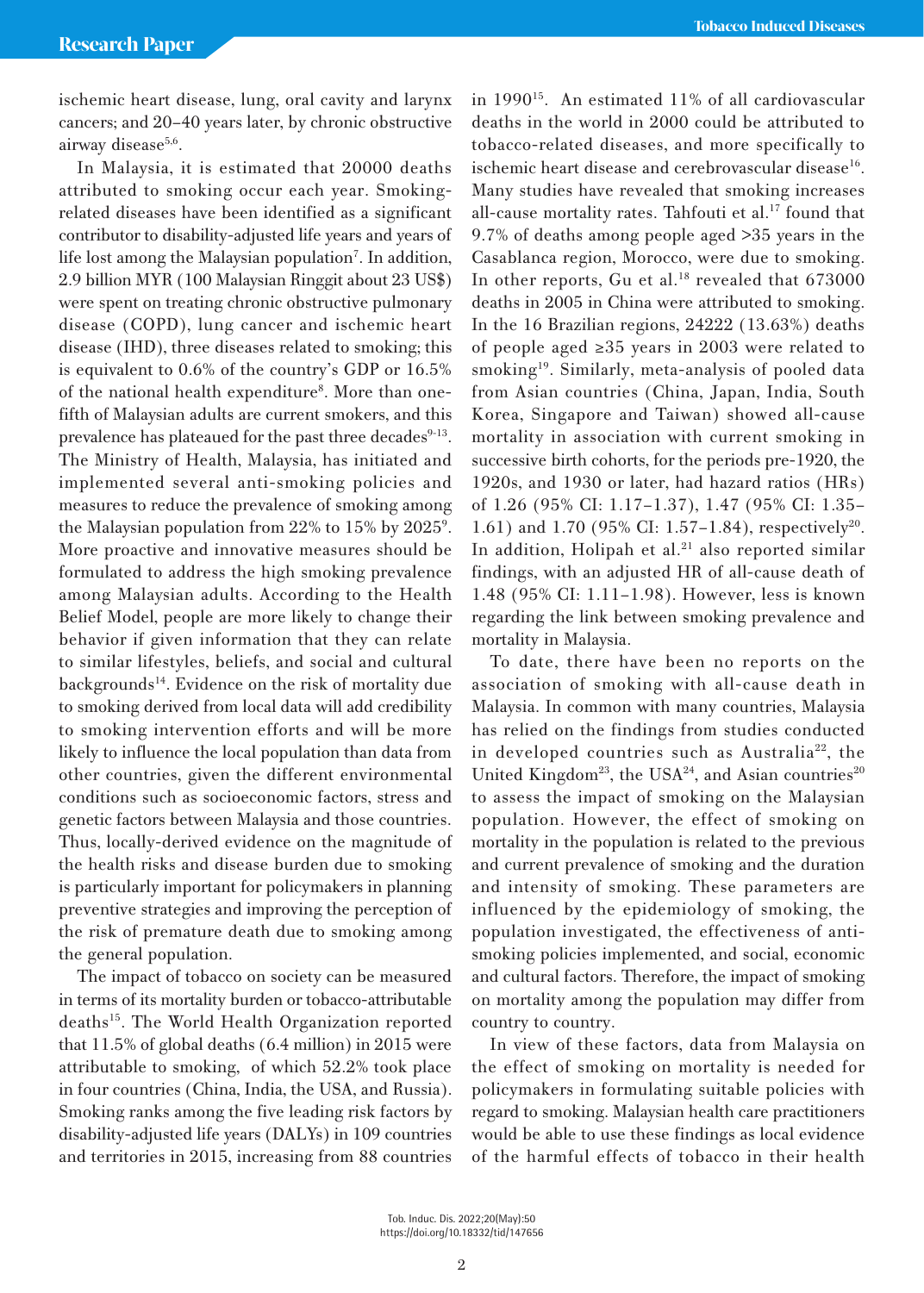promotion activities. In addition, the information would also add to the existing evidence on this topic by providing data from a developing country plagued by smoking-related diseases for the past three decades. This study aimed to investigate whether smoking is associated with all-cause mortality in the Malaysian adult population.

### **METHODS**

### **Study design**

We derived data from the Malaysian Non-Communicable Disease Surveillance System 1 (MyNCDS-1) survey. MyNCDS-1 was a populationbased survey on non-communicable diseases and their risk factors conducted September 2005 to February 2006. A representative sample of Malaysian adults was selected using the Department of Statistics Malaysia year 2000 national household sampling frame through multistage, cluster sampling. The stratifying variables were state and setting (urban/rural), with enumeration blocks, and living quarters and households as the primary, secondary, and elementary sampling units. Sample size by state was proportionate to the size of the population of each state. In all, 398 enumeration blocks and 1683 living quarters were selected. All eligible household members, aged 25–64 years, in the selected living quarters were invited to participate in the study except for pregnant women, severely ill, mentally unfit, and institutionalized individuals. Data collection was carried out from September 2005 to February 2006, with 2572 adults participating in the survey. The details of the methodology and results of MyNCDS-1 have been described elsewhere<sup>25</sup>.

# **Baseline data**

Baseline data extracted from the MyNCDS-1 2005/2006 survey were participants' sociodemographic characteristics (i.e. gender, ethnicity and age), lifestyle factors (i.e. physical activity, smoking status and alcohol consumption), anthropomorphic measurements (i.e. height, weight and waist circumference), blood pressure and biochemical measurements (i.e. lipid and glucose profile).

### **Assessment of smoking status**

Smoking status was classified into two groups, smoker and non-smoker. Smokers were defined as smoking any tobacco product daily at least once a day (e.g. daily smoker), or smoked but not every day (e.g. occasional/non-daily smoker) at the time of the survey. Non-smokers were those who had never smoked or had ceased smoking for more than six months.

# **Assessment of lifestyle risk factors and noncommunicable diseases**

Two lifestyle risk factors were included as covariates: current drinking and physical activity. Current drinking was defined as consumption of any amount of alcohol in the past 12 months. The Global Physical Activity Questionnaire version 2.0 was used to measure physical activity. Based on the IPAQ scoring protocol, the physical activity level and intensity were calculated in metabolic equivalent task minutes per week (MET-min/week)<sup>26</sup>. Persons with a Physical Activity score of at least 600 MET-min/week were considered as being physically active. Participants with average systolic blood pressure ≥140 mmHg and/or diastolic pressure≥90 mmHg or known case of hypertension<sup>27</sup> or have been told that they have hypertension by a doctor or medical assistant were classified as having hypertension. While respondents who answered yes to an item that they are being told they have diabetes by a doctor or medical assistant, and those with no known diabetes, were screened for diabetes mellitus using the two-hour postprandial glucose tolerance test. Those with a fasting plasma glucose level ≥7.0 mmol/L<sup>28</sup> or were known cases of diabetes mellitus were classified as having diabetes mellitus. In addition, participants were classified as having hypercholesterolemia if their total cholesterol was >5.2 mmol/L or if they were previously diagnosed with dyslipidemia or hypercholesterolemia.

### **Follow-up**

Participants of MyNCDS-1 survival status were followed-up for approximately 13 years from March 2006 to December 2018. Mortality data during this period were obtained by matching the survey participants' identification numbers with records in the death registry administered by the National Registration Department of Malaysia.

### **Statistical analysis**

The statistical analyses were performed using IBM SPSS version 29.0 with complex samples add-on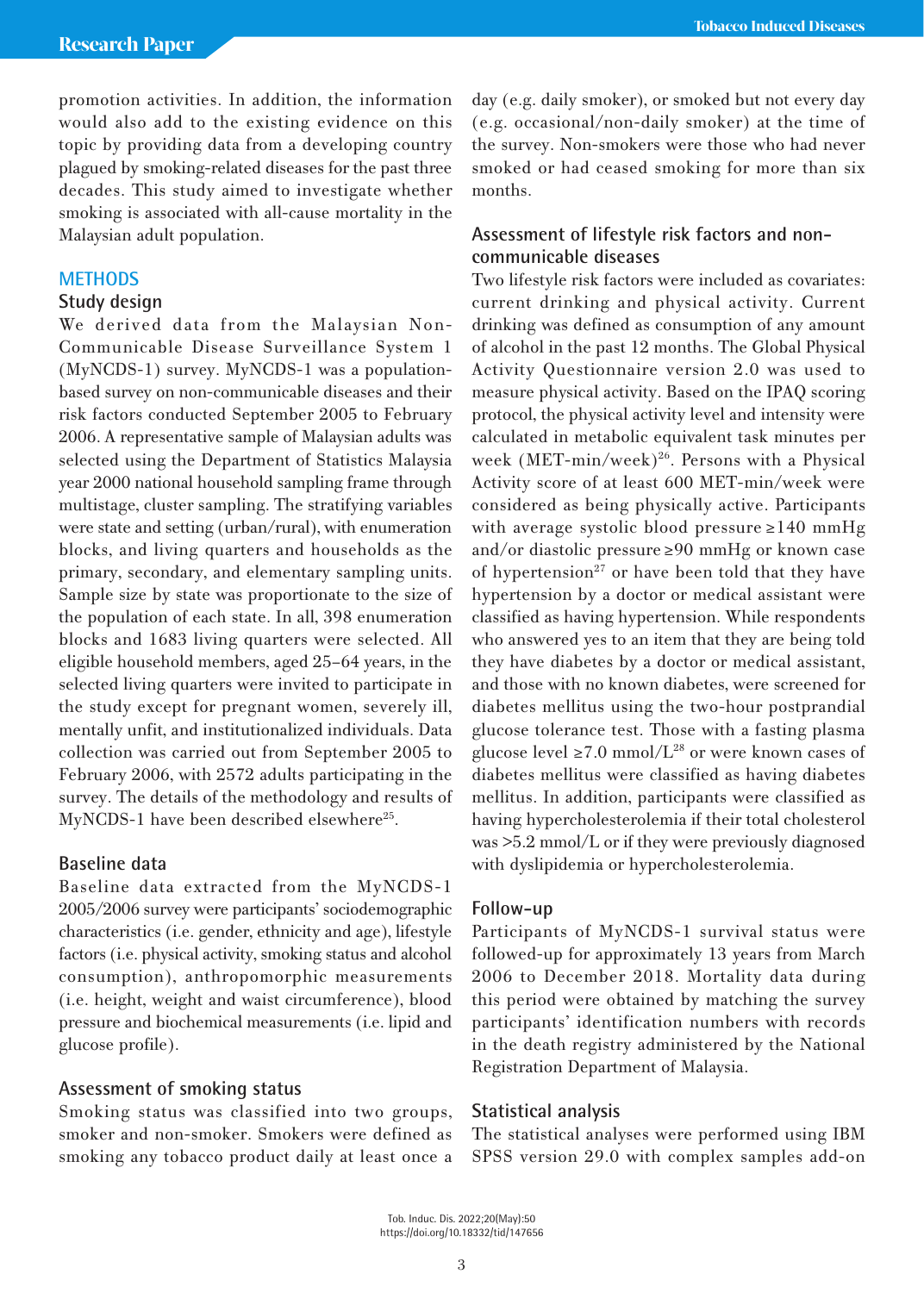module (IBM Corp., Armonk, New York, USA). All of the analyses took into account the complex survey design and unequal selection probabilities. The prevalence of smoking, sociodemographics and other lifestyle risk factors are presented as frequencies, percentages and 95% confidence intervals (CI) by survival status (dead/alive). The Kaplan-Meier analysis was carried out to describe the survival rate between smokers and non-smokers. The log rank test was applied to test for statistically significant differences in survival rates between smokers and nonsmokers. The multivariable analysis by Cox regression was carried out to determine the association between smoking status and all-cause mortality. Three Cox proportional-hazards regression models were used to determine the association between smoking and allcause mortality, adjusting for age (Model 1), adjusting for age and gender (Model 2), and adjusting of all independent variables (selected sociodemographic characteristics and health risk behaviors) (Model 3). For sensitivity analyses, Cox-regression models were also generated for all-cause mortality, excluding mortalities in the first two years of follow-up. The proportional hazards test was performed for all models, and all models met the assumption (p>0.05). Two-way interactions between all independent variables in each model were explored, the p>0.05 indicating there were no significant two-way interactions. In addition, *post hoc* power of the study was also calculated using PS Power software. Given a value of alpha of 0.05, frequency of smokers and non-smokers of 448 and 2077, respectively, accrual interval of 1 year, and additional follow-up after the accrual of 13 years,

median survival time of the non-smoking group of 6.42 years (using the formula: median= $t \times log_e(1/2)$ /  $\log_{\rm e}({\rm p}),$  where p is the probability of survival among non-smokers until time t) and hazard ratio of 1.79, the power of the study was >90%.

# **RESULTS**

Of the 2572 participants of MyNCDS-1, a total of 2525 participants were included in the final sample after excluding participants with missing data on identification number (98.2% response rate). Fortyseven participants were excluded due to incomplete identification numbers. The final sample consisted of 1013 (40.1%) men and 1512 (59.9%) women. Among the respondents, more than half were of Malay ethnicity (n=1397; 55.4%), and attained secondary school level of education (n=1285; 54.3%). More than one-third of the respondents aged 25–34 years and 124% (n=225) consumed alcohol at least once in the last year. In addition, almost a third of respondents had diabetes and hypertension (either known or through biochemical testing). Nearly half of the respondents had hypocholesterolemia. The prevalence of smoking at baseline was 21.1%, and it was significantly higher among males compared to females (39.1% vs 2.1%), Malay and other ethnic groups with primary and secondary education level, and among those who consumed alcohol (42.2% vs 18.6%, p<0.001). The detailed sociodemographic characteristics, the prevalence of smoking and the prevalence of health risk behaviors of the participants, are shown in Table 1.

Table 2 shows that during the 13 years of follow-

| <b>Characteristics</b> | <b>Estimated</b><br><i>population</i> | <b>Participants</b> |      | <b>Smokers</b> |               |
|------------------------|---------------------------------------|---------------------|------|----------------|---------------|
|                        |                                       | $\mathbf n$         | $\%$ | $\%$           | $95\%$ CI     |
| <b>Smoking status</b>  |                                       |                     |      |                |               |
| Smoker                 | 2483462                               | 448                 | 21.1 |                |               |
| Non-smoker             | 9282234                               | 2077                | 78.9 |                |               |
| Gender                 |                                       |                     |      |                |               |
| Male                   | 6048468                               | 1013                | 51.4 | 39.1           | $35.0 - 43.3$ |
| Female                 | 5717228                               | 1512                | 49.6 | 2.1            | $1.4 - 3.0$   |
| Ethnicity              |                                       |                     |      |                |               |
| Malay                  | 6519787                               | 1397                | 55.4 | 22.0           | $18.8 - 25.6$ |
| Chinese                | 2049143                               | 461                 | 17.4 | 17.3           | $13.0 - 23.0$ |

#### Table 1. Characteristics of participants and smokers (N=2525)

Continued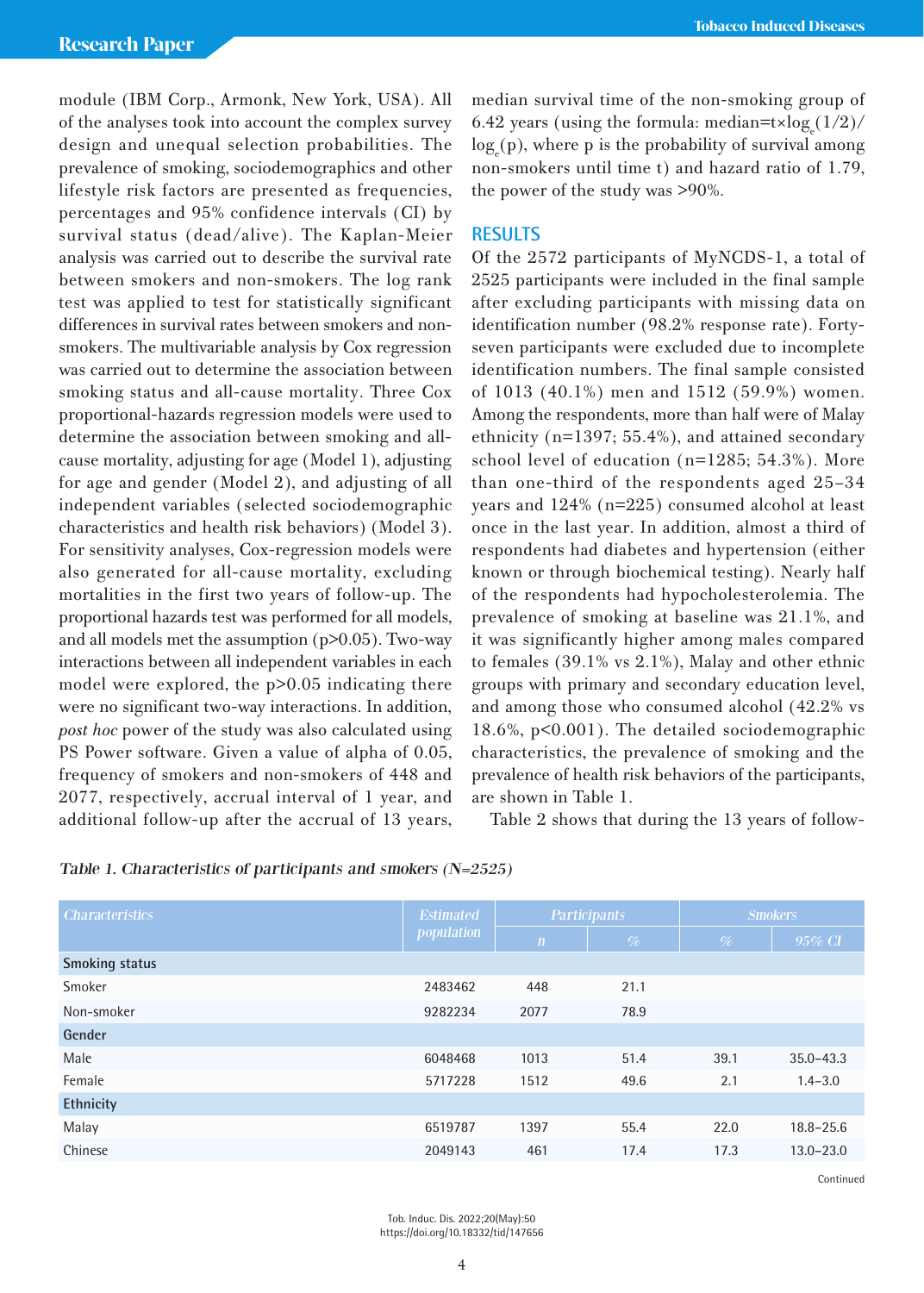#### Table 1. Continued

| <b>Characteristics</b>                        | <b>Estimated</b><br>population | Participants |      | <b>Smokers</b> |               |
|-----------------------------------------------|--------------------------------|--------------|------|----------------|---------------|
|                                               |                                | $\mathbf{n}$ | $\%$ | $\%$           | 95% CI        |
| Indian                                        | 1131231                        | 230          | 9.6  | 14.9           | $8.5 - 24.9$  |
| Other                                         | 2065534                        | 437          | 17.6 | 25.4           | $20.9 - 30.9$ |
| Age (years)                                   |                                |              |      |                |               |
| $25 - 34$                                     | 4152132                        | 586          | 35.3 | 20.1           | $16.3 - 24.6$ |
| $35 - 44$                                     | 3529892                        | 721          | 30.0 | 24.1           | $19.5 - 29.4$ |
| $45 - 54$                                     | 2609464                        | 732          | 22.2 | 19.7           | $15.9 - 24.2$ |
| $55 - 64$                                     | 1474208                        | 476          | 12.8 | 19.1           | $15.1 - 24.0$ |
| <b>Education level</b>                        |                                |              |      |                |               |
| $\leq$ Primary school                         | 3954763                        | 1023         | 33.6 | 21.7           | $18.2 - 25.6$ |
| Secondary school                              | 6418097                        | 1285         | 54.3 | 22.2           | $19.0 - 25.7$ |
| Tertiary education                            | 1392836                        | 217          | 11.8 | 14.6           | $8.9 - 23.3$  |
| High fasting blood glucose or known DM type 2 |                                |              |      |                |               |
| Yes                                           | 3856873                        | 818          | 32.8 | 18.8           | $15.1 - 22.2$ |
| No                                            | 7908823                        | 1707         | 67.2 | 22.2           | $19.5 - 24.2$ |
| High blood pressure or known hypertension     |                                |              |      |                |               |
| Yes                                           | 4109806                        | 1047         | 34.9 | 20.3           | $17.2 - 23.8$ |
| N <sub>o</sub>                                | 7655890                        | 1479         | 65.1 | 21.5           | $18.5 - 24.9$ |
| Hypertriglyceridemia                          |                                |              |      |                |               |
| Yes                                           | 6003601                        | 1424         | 51.0 | 20.0           | $17.1 - 23.2$ |
| No                                            | 5762095                        | 1101         | 49.0 | 22.3           | $18.9 - 26.1$ |
| Physical active                               |                                |              |      |                |               |
| Active                                        | 6931243                        | 1352         | 58.9 | 23.0           | $20.0 - 26.3$ |
| Inactive                                      | 4834454                        | 1173         | 41.1 | 17.2           | $14.2 - 20.6$ |
| Alcohol drinker                               |                                |              |      |                |               |
| Yes                                           | 1458580                        | 252          | 12.4 | 42.4           | $35.0 - 50.3$ |
| No                                            | 10307116                       | 2273         | 87.6 | 18.1           | $15.8 - 20.6$ |

up, a total of 213 deaths [68 (13.2%) in the smoking group and 145 (6.3%) in the non-smoking group] from all causes were recorded by the National Registration Department, with a total follow-up time of 31668 person-years. A 2-fold or higher mortality among smokers compared to non-smokers was observed in most independent variables (e.g. ethnicity).

The survival function (Figure 1) shows that cumulative survival after the follow-up period of 13 years was higher among non-smokers. The survival rates of the two groups started to differ after five years, and the trend continued until the end of the

observation period (log rank test  $\chi^2$ =33.1, df=1, p<0.001).

The multivariable analysis revealed that smoking is significantly associated with an increased risk of all-cause mortality after adjusting for age (adjusted hazard ratio, AHR=2.42; 95% CI: 1.55–3.76). Sensitivity analysis showed that the association remained significant after excluding the first two years of mortalities in the model, adjusted for age and gender (AHR=1.81; 95% CI: 1.10–3.02), and in the final model adjusted for all independent variables (AHR=1.83; 95% CI:1.11–3.02) (Table 3).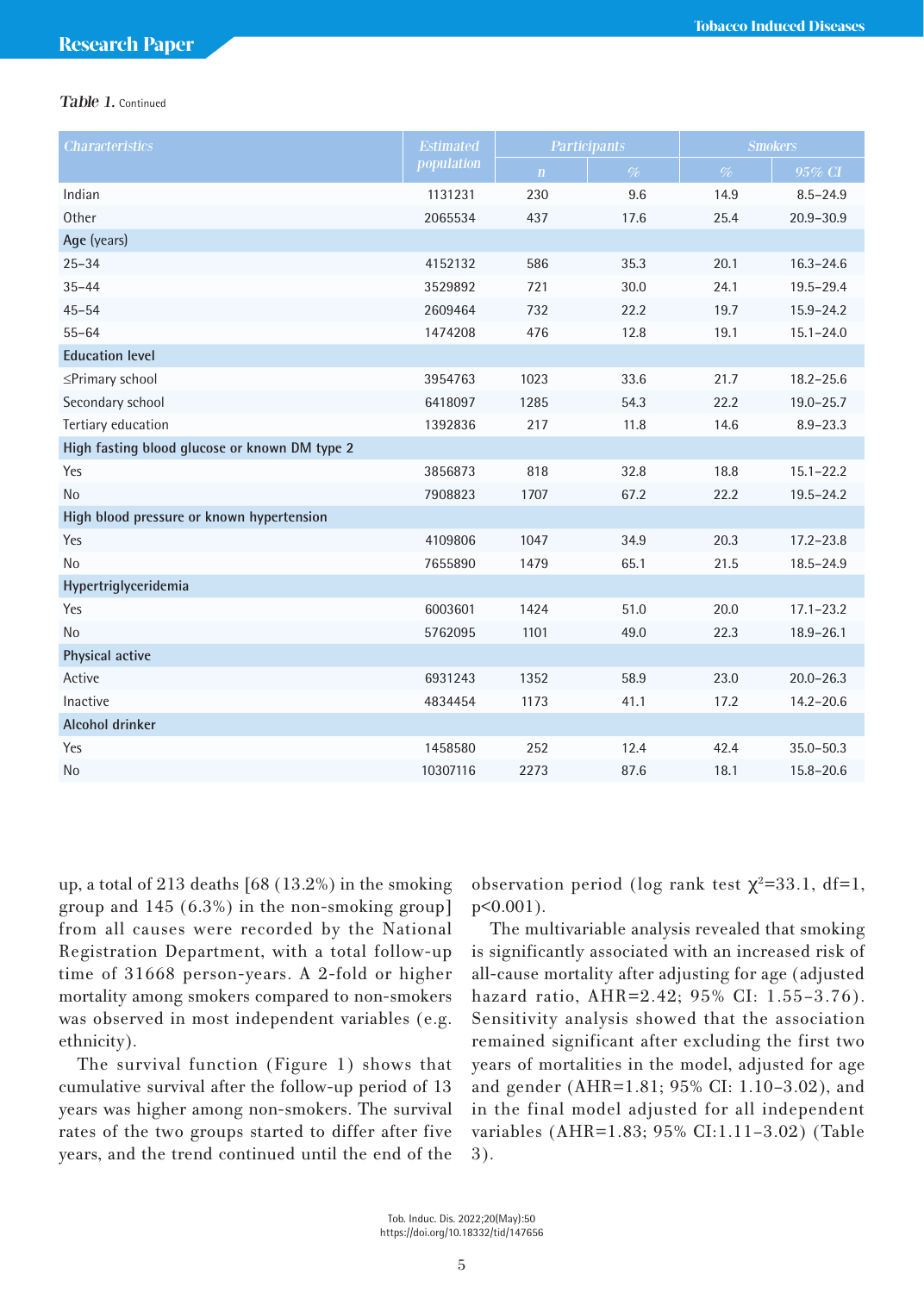# Table 2. Mortality rates in the study cohort during follow-up by smoking status and independent variables

| Variables                                                  |                                | <b>Smokers</b> |      | <b>Non-smokers</b> |                                |              |         |               |
|------------------------------------------------------------|--------------------------------|----------------|------|--------------------|--------------------------------|--------------|---------|---------------|
|                                                            | <b>Estimated</b><br>population | $\mathbf n$    | $\%$ | 95% CI             | <b>Estimated</b><br>population | $\mathbf{n}$ | $\%$    | 95% CI        |
| <b>Overall</b>                                             | 326617                         | 68             | 13.2 | $9.2 - 18.5$       | 581267                         | 145          | 6.3     | $5.0 - 7.9$   |
| Gender                                                     |                                |                |      |                    |                                |              |         |               |
| Male                                                       | 318550                         | 65             | 13.5 | $9.2 - 19.1$       | 344064                         | 61           | 9.3     | $6.6 - 13.1$  |
| Female                                                     | 8066                           | 3              | 6.8  | $2.0 - 20.8$       | 237023                         | 84           | 4.2     | $3.3 - 5.5$   |
| Ethnicity                                                  |                                |                |      |                    |                                |              |         |               |
| Malay                                                      | 204798                         | 45             | 14.3 | $9.0 - 21.9$       | 328224                         | 78           | 6.5     | $4.6 - 9.0$   |
| Chinese                                                    | 60334                          | 7              | 16.9 | $6.0 - 39.1$       | 107567                         | 26           | 6.4     | $3.9 - 10.2$  |
| Indian                                                     | 20992                          | 5              | 12.4 | $3.9 - 32.9$       | 56258                          | 15           | 5.8     | $2.9 - 11.4$  |
| Other                                                      | 40492                          | 11             | 7.7  | $4.1 - 14.0$       | 89216                          | 26           | 5.8     | $3.8 - 8.7$   |
| Age (years)                                                |                                |                |      |                    |                                |              |         |               |
| $25 - 34$                                                  | 113719                         | 7              | 13.6 | $5.7 - 28.9$       | 66374                          | 13           | 2.0     | $1.0 - 3.9$   |
| $35 - 44$                                                  | 23051                          | 5              | 2.7  | $1.1 - 6.7$        | 80272                          | 19           | 3.0     | $1.7 - 5.2$   |
| $45 - 54$                                                  | 96836                          | 27             | 18.4 | $12.4 - 27.5$      | 177680                         | 49           | 8.5     | $5.5 - 12.8$  |
| $55 - 64$                                                  | 93009                          | 29             | 33.0 | $21.3 - 47.2$      | 256939                         | 64           | 21.6    | $15.7 - 28.9$ |
| <b>Education level</b>                                     |                                |                |      |                    |                                |              |         |               |
| $\leq$ Primary school                                      | 170955                         | 42             | 20.0 | $13.0 - 29.4$      | 297773                         | 87           | 9.6     | $7.3 - 12.5$  |
| Secondary school                                           | 149953                         | 25             | 10.5 | $5.7 - 18.6$       | 263033                         | 53           | 5.9     | $3.5 - 7.8$   |
| Tertiary education                                         | 5706                           | $\mathbf{1}$   | 1.7  | $0.2 - 11.6$       | 20459                          | 5            | 1.7     | $0.8 - 4.8$   |
| <b>High fasting blood</b><br>glucose or known DM<br>type 2 |                                |                |      |                    |                                |              |         |               |
| Yes                                                        | 248864                         | 42             | 14.2 | $9.0 - 21.5$       | 305497                         | 68           | 5.0     | $3.5 - 7.0$   |
| N <sub>o</sub>                                             | 77753                          | 26             | 10.7 | $6.7 - 16.6$       | 275770                         | 77           | 8.8     | $6.5 - 11.9$  |
| High blood pressure or<br>known hypertension               |                                |                |      |                    |                                |              |         |               |
| Yes                                                        | 164165                         | 49             | 19.7 | $14.2 - 26.2$      | 427579                         | 102          | 13.1    | $10.0 - 16.6$ |
| N <sub>o</sub>                                             | 162452                         | 19             | 9.9  | $5.1 - 18.2$       | 153687                         | 43           | 2.0     | $1.7 - 3.8$   |
| Hypertriglyceridemia                                       |                                |                |      |                    |                                |              |         |               |
| Yes                                                        | 158466                         | 41             | 13.2 | $8.0 - 19.1$       | 344055                         | 88           | 7.2     | $5.2 - 9.7$   |
| No                                                         | 168151                         | 27             | 13.1 | $7.2 - 22.7$       | 237211                         | 57           | 5.3     | $3.8 - 7.4$   |
| Physical activity                                          |                                |                |      |                    |                                |              |         |               |
| Physically active                                          | 253532                         | 49             | 13.9 | $8.9 - 20.9$       | 361109                         | 77           | $5.9\,$ | $4.2 - 8.2$   |
| Physically inactive                                        | 73085                          | 19             | 11.2 | $8.6 - 18.3$       | 220157                         | 68           | $7.0\,$ | $5.4 - 9.1$   |
| Alcohol drinker                                            |                                |                |      |                    |                                |              |         |               |
| Yes                                                        | 71471                          | 13             | 11.6 | $5.0 - 24.5$       | 391721                         | 9            | 4.7     | $2.3 - 9.3$   |
| No                                                         | 255146                         | 55             | 13.7 | $9.2 - 19.9$       | 542095                         | 136          | 6.4     | $5.0 - 8.1$   |

Tob. Induc. Dis. 2022;20(May):50 https://doi.org/10.18332/tid/147656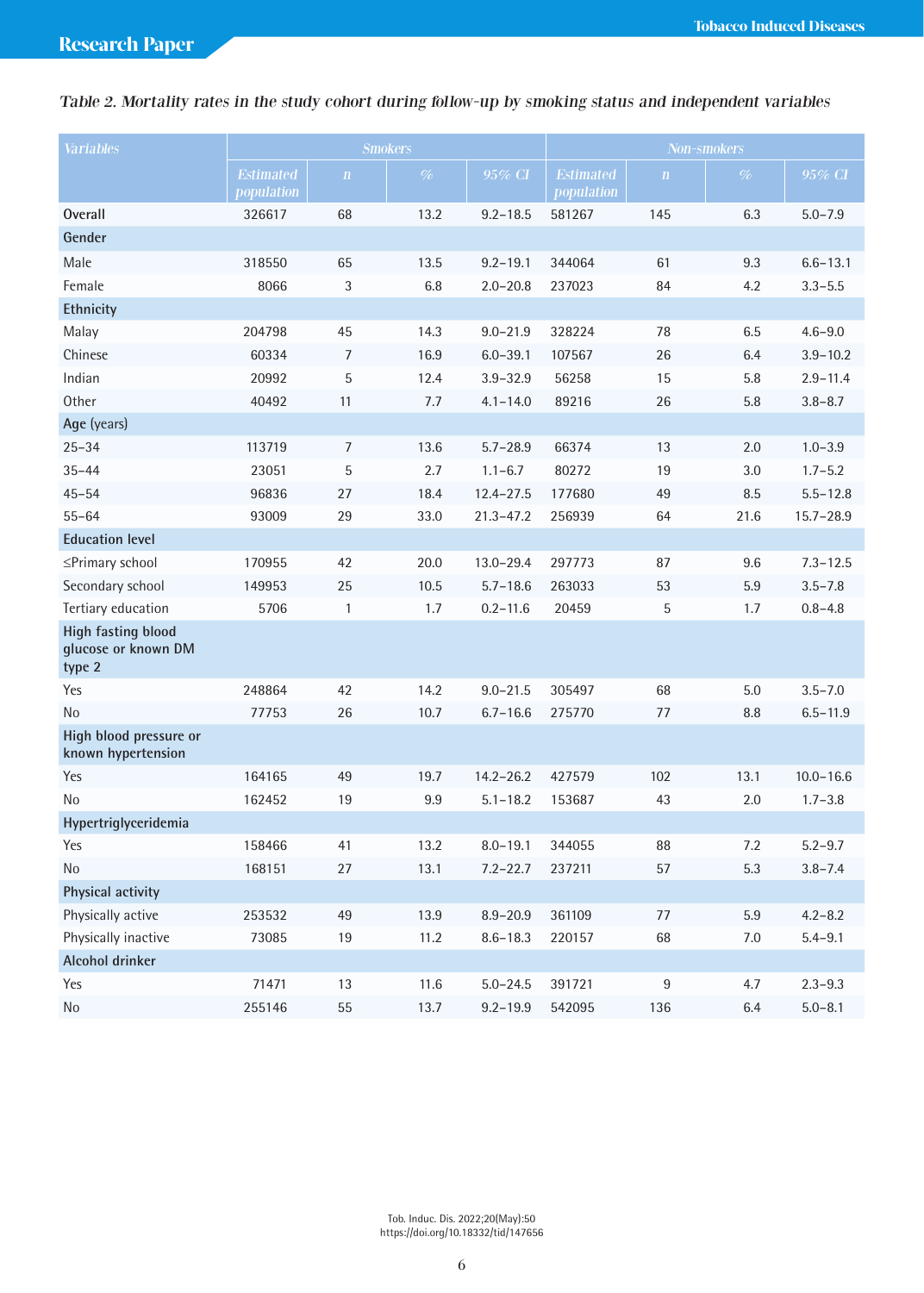# Figure 1. Kaplan Meier survival curves for smokers and non-smokers



# Table 3. Association of smoking with all-cause mortality in the study cohort and excluding first two years mortality

|                       | <b>Study cohort</b><br><b>AHR</b> (95% CI) | <b>Study cohort</b><br>excluding<br>mortalities in first<br>2 years<br><b>AHR</b> (95% CI) |
|-----------------------|--------------------------------------------|--------------------------------------------------------------------------------------------|
| Model 1               |                                            |                                                                                            |
| <b>Smoking status</b> |                                            |                                                                                            |
| Non-smoker (Ref.)     |                                            |                                                                                            |
| Smoker                | $2.42$ (1.55-3.76)                         | $2.58(1.62 - 4.09)$                                                                        |
| Age (years)           |                                            |                                                                                            |
| $25-34$ (Ref.)        |                                            |                                                                                            |
| $35 - 44$             | $0.63(0.28 - 1.42)$                        | $0.59(0.26 - 1.36)$                                                                        |
| $45 - 54$             | $2.51(1.25 - 5.02)$                        | $2.44(1.19-5.02)$                                                                          |
| $55 - 64$             | $6.25$ $(3.20 - 12.20)$                    | $5.68$ $(2.83 - 11.40)$                                                                    |
| Model 2               |                                            |                                                                                            |
| <b>Smoking status</b> |                                            |                                                                                            |
| Non-smoker (Ref.)     |                                            |                                                                                            |
| Smoker                | $1.68$ $(1.03 - 2.71)$                     | $1.81(1.10-3.02)$                                                                          |
| Age (years)           |                                            |                                                                                            |
| 25-34 (Ref.)          |                                            |                                                                                            |
| $35 - 44$             | $0.64(0.28 - 1.43)$                        | $0.59(0.26 - 1.37)$                                                                        |
| $45 - 54$             | $2.50(1.25 - 5.03)$                        | $2.43(1.18 - 5.02)$                                                                        |
| $55 - 64$             | $6.32$ $(3.25 - 12.31)$                    | $5.75(2.88 - 11.50)$                                                                       |
| Gender                |                                            |                                                                                            |
| Male                  | $2.24(1.51 - 3.34)$                        | $2.15(1.41 - 3.27)$                                                                        |
| Female (Ref.)         |                                            |                                                                                            |

### Table 3. Continued

|                        | <b>Study cohort</b>    | <b>Study cohort</b><br>excluding<br>mortalities in first |
|------------------------|------------------------|----------------------------------------------------------|
|                        | AHR (95% CI)           | 2 years<br><b>AHR</b> (95% CI)                           |
| Model 3                |                        |                                                          |
| <b>Smoking status</b>  |                        |                                                          |
| Non-smoker (Ref.)      |                        |                                                          |
| Smoker                 | $1.79(1.12 - 2.97)$    | $1.83(1.11 - 3.02)$                                      |
| Age (years)            |                        |                                                          |
| 25-34 (Ref.)           |                        |                                                          |
| $35 - 44$              | $0.56(0.26 - 1.21)$    | $0.51$ $(0.23 - 1.14)$                                   |
| $45 - 54$              | 1.75 (0.87-53.49)      | $1.62$ (0.79-3.33)                                       |
| $55 - 64$              | 3.87 (1.94-7.71)       | $3.27(1.61 - 6.65)$                                      |
| Gender                 |                        |                                                          |
| Male                   | $2.37(1.61 - 2.50)$    | $2.33(1.54 - 3.53)$                                      |
| Female (Ref.)          |                        |                                                          |
| <b>Education level</b> |                        |                                                          |
| $\leq$ Primary         | 3.36 (1.09-10.38)      | $3.35(1.06 - 10.62)$                                     |
| Secondary              | $3.14(1.05 - 9.33)$    | $2.69$ $(0.88 - 8.19)$                                   |
| Tertiary (Ref.)        |                        |                                                          |
| Physical activity      |                        |                                                          |
| Active (Ref.)          |                        |                                                          |
| Not active             | $0.98(0.62 - 1.56)$    | $0.94$ $(0.58 - 1.53)$                                   |
| <b>Alcohol drinker</b> |                        |                                                          |
| Yes                    | $0.87$ $(0.62 - 1.56)$ | $0.98(0.44 - 2.17)$                                      |
| No (Ref.)              |                        |                                                          |
| Hypercholesterolemia   |                        |                                                          |
| Yes                    | $1.26(0.79 - 2.00)$    | $1.34(0.82 - 2.20)$                                      |
| No (Ref.)              |                        |                                                          |
| Diabetes mellitus      |                        |                                                          |
| Yes                    | $1.27(0.91 - 1.99)$    | $1.14(0.71 - 1.47)$                                      |
| No (Ref.)              |                        |                                                          |
| Hypertension           |                        |                                                          |
| Yes                    | $2.13(1.23 - 3.57)$    | 2.17 (1.23-3.85)                                         |
| No (Ref.)              |                        |                                                          |
| Ethnicity              |                        |                                                          |
| Malay                  | 1.39 (0.84-2.30)       | $1.44(0.84 - 2.50)$                                      |
| Chinese                | $1.26(0.64 - 2.44)$    | $1.30(0.63 - 2.69)$                                      |
| Other (Ref.)           |                        |                                                          |

AHR: adjusted hazard ratio from multivariable Cox regression analysis. Proportional hazards assumption was met in all models (p>0.05).

# **DISCUSSION**

Our study showed that smokers had approximately 1.8 times higher risk of all-cause mortality after

Continued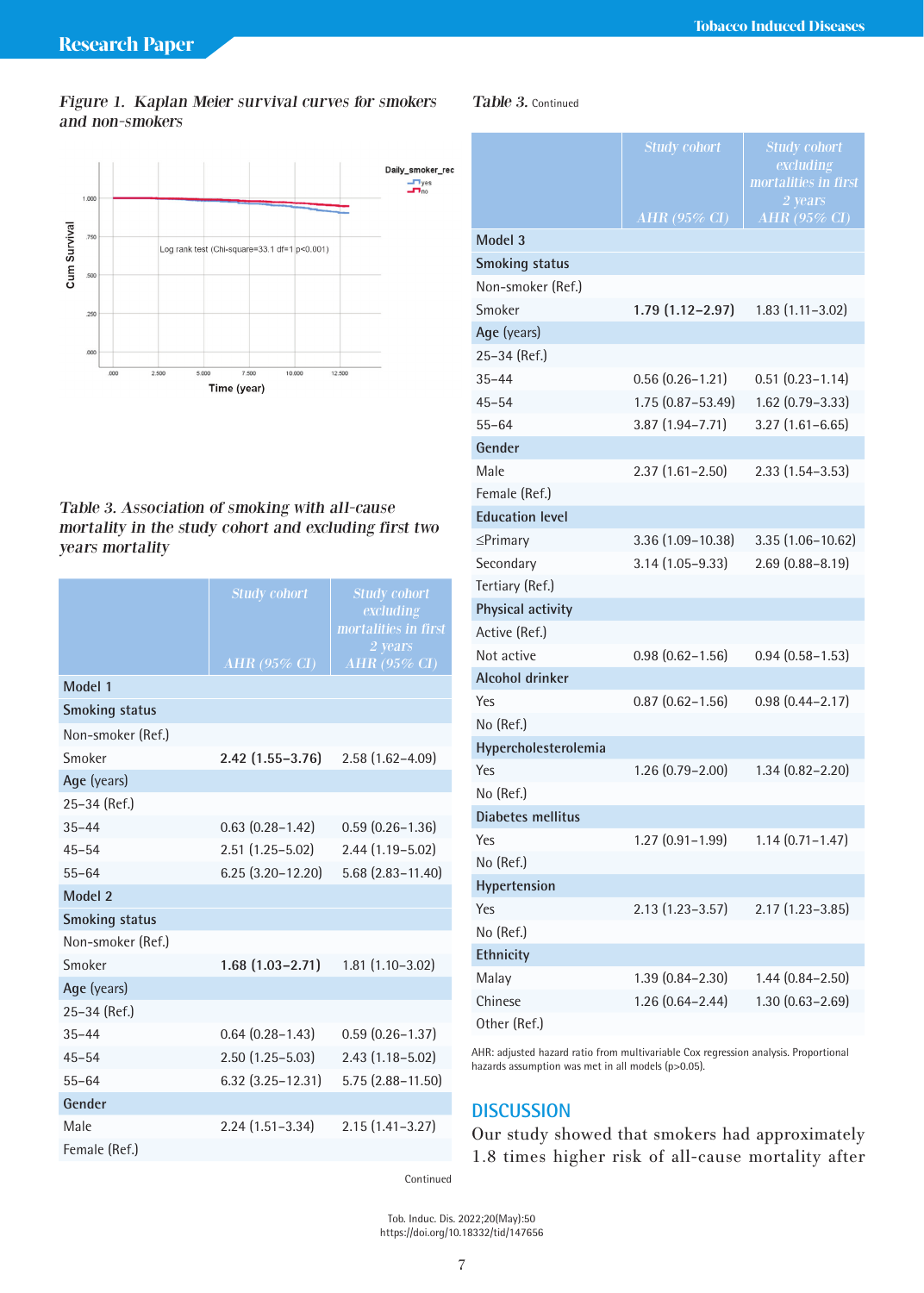controlling for multiple confounders. This finding is in line with previous studies in Asian and Western populations. Among them is a meta-analysis of the pooled data of 1002258 individuals involved in 20 prospective cohort studies in six countries (mainland China, Japan, Korea, Singapore, Taiwan, and India), that participated in the Asia Cohort Consortium<sup>20</sup>. Moreover, the prevalence of daily smoking at baseline was 21.1%, which is similar to the rate reported in several national surveys, namely, Global Adult Tobacco Survey Malaysia (GATS-M), National Health and Morbidity Survey (NHMS) 2015 and NHMS 2019. The factors related to smoking found in this study, i.e. high rates among males, ethnic Malays, indigenous people of Sabah and Sarawak, respondents with low education level and residing in rural areas, were also very similar to the aforementioned studies<sup>12,13,29</sup>.

The meta-analysis found a hazard ratio of all-cause mortality of 1.26 (95% CI: 1.17–1.37) for the pre-1920 birth cohort, 1.47 (95% CI: 1.35–1.61) for the 1920s birth cohort, and 1.70 (95% CI: 1.57–1.84) for the cohort born in 1930 or later. A more recent study by Ye et al.<sup>30</sup> involved 18237 adults in China from 2003–2018 with a total of 579 deaths (7.5% deaths among non-smokers and 11.2% among current smokers) recorded during the 15-year follow-up. In their multivariable analysis which adjusted for drinking, diabetes and hypertension, they found 60% increased risk of all-cause death among current smokers (AHR=1.60; 95% CI: 1.23–2.08) which is similar to that of our study. Similarly, a study by Halipah et al.<sup>21</sup> among 3353 respondents aged  $\geq 40$ years who participated in the Indonesian Family Life Survey (IFLS) found 40.3% prevalence of smoking, and the risk of all-cause of death among current smokers was 48% higher than non-current smokers (HR=1.48; 95% CI: 1.11–1.98).

Similar studies have been conducted in Western nations. The highest hazard ratio was reported by CHANCES (Consortium on Health and Ageing Network of Cohorts in Europe and the United States)<sup>31</sup>. CHANCES was a consortium of 22 population-based cohort studies among older adults in Europe and the United States of America. In the pooled analysis, 99298 deaths were recorded from among the 489056 participants, in which current smokers had 2-fold higher risk of all-cause death compared to non-smokers. The higher HR observed in

CHANCES might be due to the older age of its study population ( $\geq 60$  years); thus, the smoking duration is likely to be longer compared to the current study with ages 25–64 years. Another Western study with a large sample size analyzed data derived from the US National Health and Nutrition and Examination Survey (NHANES) from 1999–2000 to 2013–201432. The study had 30674 participants aged 20–79 years followed-up for an average of 8.3 years, during which 2008 died. A higher risk of mortality among nonsmokers (those who smoked on some days) from all causes was observed (AHR=1.50; 95% CI: 1.08–2.08) after adjusting for sociodemographic, lifestyle and chronic diseases (i.e. diabetes, hypertension and dyslipidemia). A study by Akter et al.<sup>33</sup> was conducted in Japan among the working population who participated in the Japan Epidemiology Collaboration on Occupational Health Study, and included 79114 Japanese workers aged 20–85 years. During the six years follow-up, 252 deaths were reported with adjusted HR for total mortality of 1.49 (95% CI: 1.10– 2.01). In summary, these studies showed smokers had increased mortality risk, the magnitude of the association varying slightly due to differences in the sociodemographic profile (e.g. age, ethnicity) of the study population and duration of follow-up.

## **Strengths and limitations**

Our study has some limitations. First, smoking status was assessed only once at baseline upon the participants' recruitment and not longitudinally. There is a possibility of respondents' smoking status changing during the follow-up period (smokers quitting and non-smokers becoming smokers), which may result in an inexact assessment of the relation between smoking and mortality. Second, secondhand smoke (SHS) exposure, a potential confounder, was not measured in this study, which might lead to overestimation of the association between smoking and mortality. Third, the specific actual cause of death among participants cannot be determined.

However, this study has several strengths. First, the results of this study can be generalized to the noninstitutionalized population of Malaysia. Second, we also controlled for important potential confounders, including sociodemographic variables such as age, gender and race, and lifestyle risk factors such as physical activity, alcohol consumption, and chronic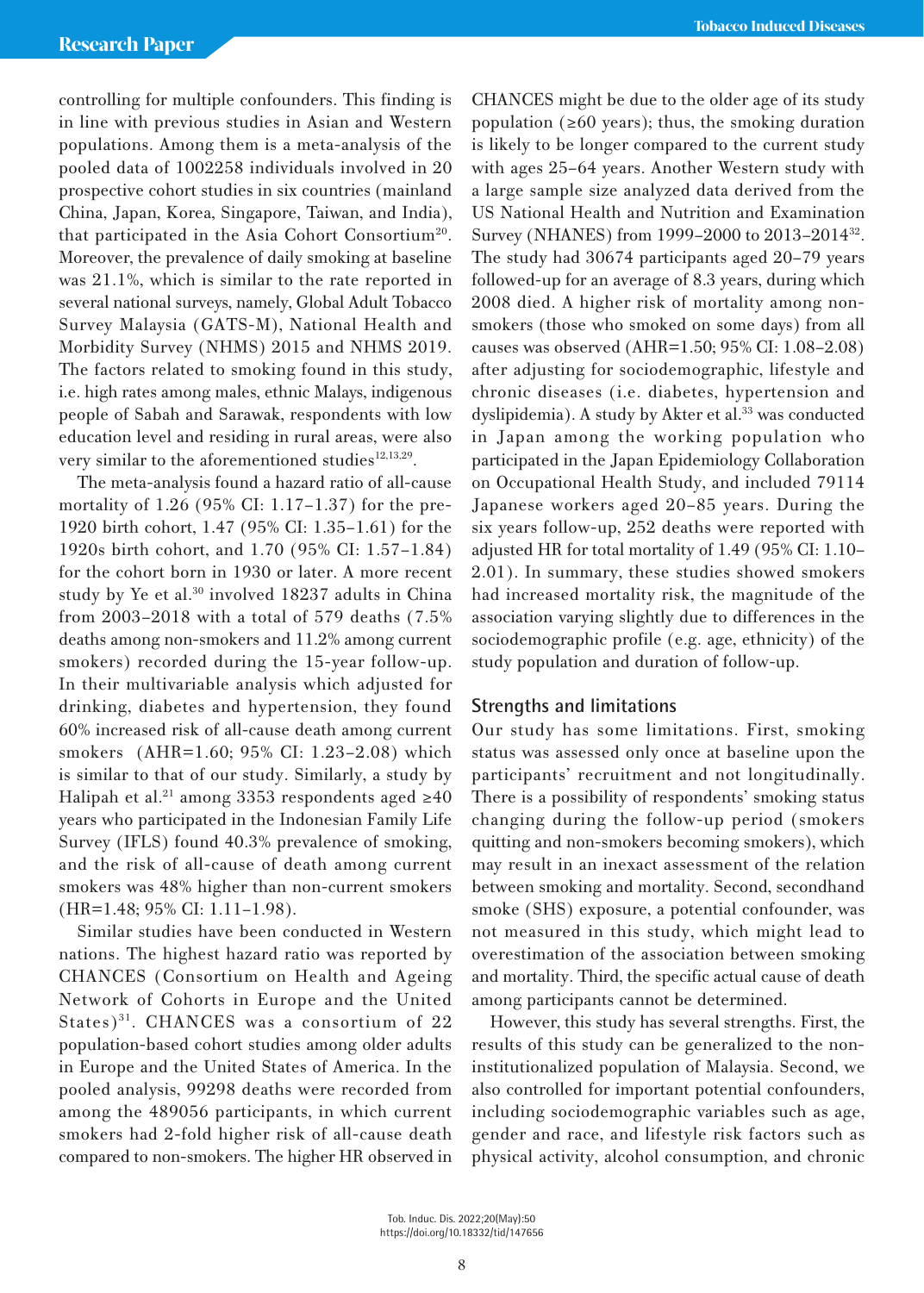diseases, which might confound the association between smoking and the risk of death. Third, this study had a relatively long duration of follow-up which allowed better HR estimates. Fourth, the sample size was large with minimal loss to followup (1.8%). Fifth, the results of sensitivity analysis we conducted, in which the first two years mortality were excluded, were consistent with the main findings, confirming the validity of the results.

## **CONCLUSIONS**

Our study indicates that smoking significantly increases the risk of all-cause mortality in Malaysian adults. This study supports previous findings on the risk of smoking on mortality. Therefore, it is important for governments to strengthen their tobacco control policy with participation of all stakeholders and to increase smoking cessation and reduce smoking initiation rates. Smoking cessation services should be made more widely and easily accessible to improve smoking cessation and reduce smoking prevalence. School intervention programs targeting adolescents to reduce early smoking initiation would also reduce smoking prevalence in adults.

# **REFERENCES**

- 1. GBD 2019 Tobacco Collaborators. Spatial, temporal, and demographic patterns in prevalence of smoking tobacco use and attributable disease burden in 204 countries and territories, 1990-2019: a systematic analysis from the Global Burden of Disease Study 2019. Lancet. 2021 Jun 19;397(10292):2337- 2360. doi:10.1016/S0140-6736(21)01169-7
- 2. World Health Organization. Tobacco. Accessed February 21, 2022. https://www.who.int/health-topics/ tobacco#tab=tab\_1
- 3. World Health Organization. WHO Global Report on Trends in Prevalence of Tobacco Smoking 2000-2025. 2nd ed. World Health Organization; 2018. Accessed February 22, 2022. https://apps.who.int/iris/bitstream/ handle/10665/272694/9789241514170-eng.pdf
- 4. Oberg M, Jaakkola MS, Woodward A, Peruga A, Prüss-Ustün A. Worldwide burden of disease from exposure to second-hand smoke: a retrospective analysis of data from 192 countries. Lancet. 2011;377(9760):139-146. doi:10.1016/S0140-6736(10)61388-8
- 5. Kulhánová I, Forman D, Vignat J, et al. Tobacco-related cancers in Europe: The scale of the epidemic in 2018. Eur J Cancer. 2020;139:27-36. doi:10.1016/j.ejca.2020.07.024
- 6. Bialous SA, Sarna L. Lung Cancer and Tobacco: What Is New? Nurs Clin North Am. 2017;52(1):53-63. doi:10.1016/j.cnur.2016.10.003
- 7. Ministry of Health Malaysia Institute for Public Health. National Health and Morbidity Survey 2015. Healthcare Demand; vol 20. Institute for Public Health and Institute for Health Systems Research; 2015. Accessed February 22, 2022. https://www.moh.gov.my/moh/resources/ NHMS2015-VolumeIII.pdf
- 8. Aljunid SM. Health care cost of smoking in Malaysia. The Collaborative Funding Program for Southeast Asia Tobacco Control Research; 2007. Accessed February 22, 2022. https://seatca.org/dmdocuments/10\_health\_care\_ costs\_of\_smoking\_in\_malaysia.pdf
- 9. Ministry of Health Malaysia. Malaysia National Strategic Plan for Tobacco Control 2015-2020. Pelan Strategik Kebangsaan Bagi Kawalan Tembakau 2015-2020. Accessed February 22, 2022. https://www.moh.gov.my/ moh/resources/Penerbitan/Rujukan/NSP\_Tobacco\_ buku\_bind\_24oct2015.pdf
- 10. Ministry of Health Malaysia Institute of Public Health. National Health and Morbidity Survey 1996. Smoking; vol 15. Ministry of Health Malaysia; 1997.
- 11. Ministry of Health Malaysia Institute of Public Health. The Third National Health and Morbidity Survey 2006 (NHMS III): Smoking. Ministry of Health Malaysia - Institute of Public Health; 2008. Accessed February 22, 2022. https://iku.moh.gov.my/images/IKU/Document/ REPORT/2006/Smoking.pdf
- 12. Ministry of Health Malaysia Institute of Public Health. Global Adult Tobacco Survey (GATS): Malaysia 2011. Ministry of Health Malaysia - Institute of Public Health; 2012. Accessed February 22, 2022. https://cdn.who.int/ media/docs/default-source/ncds/ncd-surveillance/datareporting/malaysia/gats/malaysia-country-report-2011 gats.pdf?sfvrsn=8def69fe\_3&download=true
- 13. Lim KH, Teh CH, Pan S, et al. Prevalence and factors associated with smoking among adults in Malaysia: Findings from the National Health and Morbidity Survey (NHMS) 2015. Tob Induc Dis. 2018;16(January). doi:10.18332/tid/82190
- 14. Reisi M, Javadzade SH, Shahnazi H, Sharifirad G, Charkazi A, Moodi M. Factors affecting cigarette smoking based on health-belief model structures in pre-university students in Isfahan, Iran. J Educ Health Promot. 2014;3:23. doi:10.4103/2277-9531.127614.
- 15. GBD 2015 Tobacco Collaborators. Smoking prevalence and attributable disease burden in 195 countries and territories, 1990-2015: a systematic analysis from the Global Burden of Disease Study 2015. Lancet. 2017;389(10082):1885- 1906. doi:10.1016/S0140-6736(17)30819-X
- 16. Ezzati M, Henley SJ, Thun MJ, Lopez AD. Role of smoking in global and regional cardiovascular mortality. Circulation. 2005;112(4):489-497. doi:10.1161/CIRCULATIONAHA.104.521708
- 17. Tachfouti N, Raherison C, Najdi A, et al. Smokingattributable mortality in Morocco: results of a prevalencebased study in Casablanca. Arch Public Health.